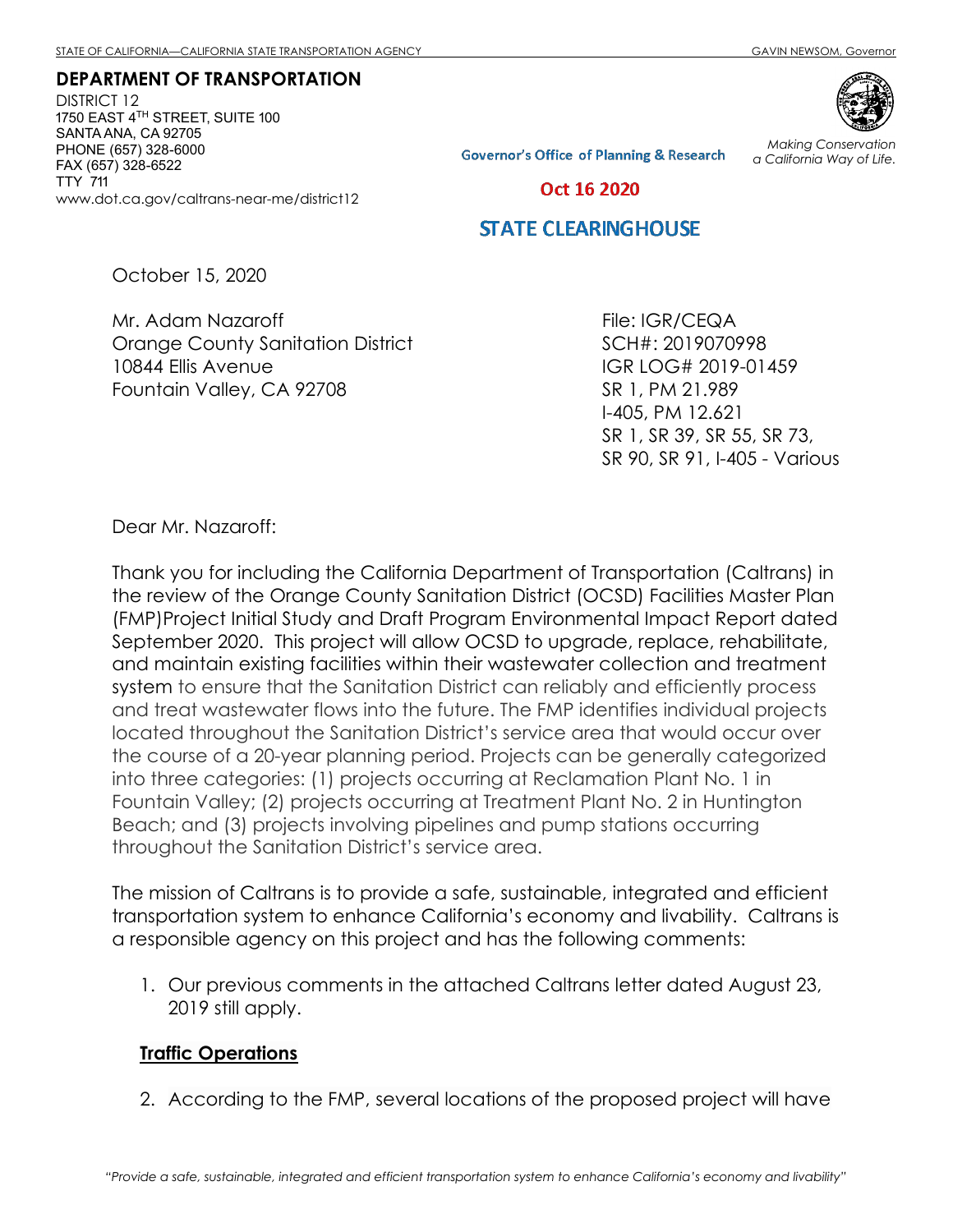Mr. Nazaroff 10/15/2020 Page 2

> significant transportation impacts, including lane or shoulder closures, therefore, a Traffic Management Plan (TMP) and a Construction Traffic Control Plan (TCP) is required for Caltrans review, comment, and approval prior to any construction activity during Encroachment Permit Process.

- 3. Caltrans project, 12-0J340, to widen SR-55 on both directions from I-405 to I-5 is scheduled to begin construction in December 2021 and will continue until 2024. Project 12-0J340 is within the limits of OCSD Project 7-66. Therefore, OSCD coordination with Caltrans Project is required to avoid any potential construction impacts and closures.
- 4. It is anticipated that a large percentage of workers, vendor trucks and haul trucks will utilize the intersection of PCH and Brookhurst during the construction of Plant 2. Please submit to Caltrans a study for peak hour level of service and queuing summary for the intersection of SR-1 and Brookhurst (like study at Brookhurst and Banning Street) to demonstrate that no mitigation measure is needed as a result of this project.

# Design

- 5. The previous comments submitted in comment letter dated August 23, 2019 remain in effect for the ongoing I-405 widening project which begins at around Bristol Street and ends at the LA county line in the City of Seal Beach. This project is scheduled to be completed in late 2023. OCSD is required to coordinate its work with Caltrans I-405 widening project, especially, work for Plant #1 and Plant #2 in the City of Fountain Valley because these two projects are directly within or adjacent to the ongoing I-405 widening project limits.
- 6. OCSD is to coordinate and cooperate with the I-405 project team in the event of an overlap in the schedule of the two projects. As with other future OCSD projects included in the report that are within the vicinity of the I-405 as a whole, OCSD is to observe, notify and cooperate with Caltrans on all aspects and to take all precautionary measures to protect the integrity of the freeway system and the traveling public within the state highway system.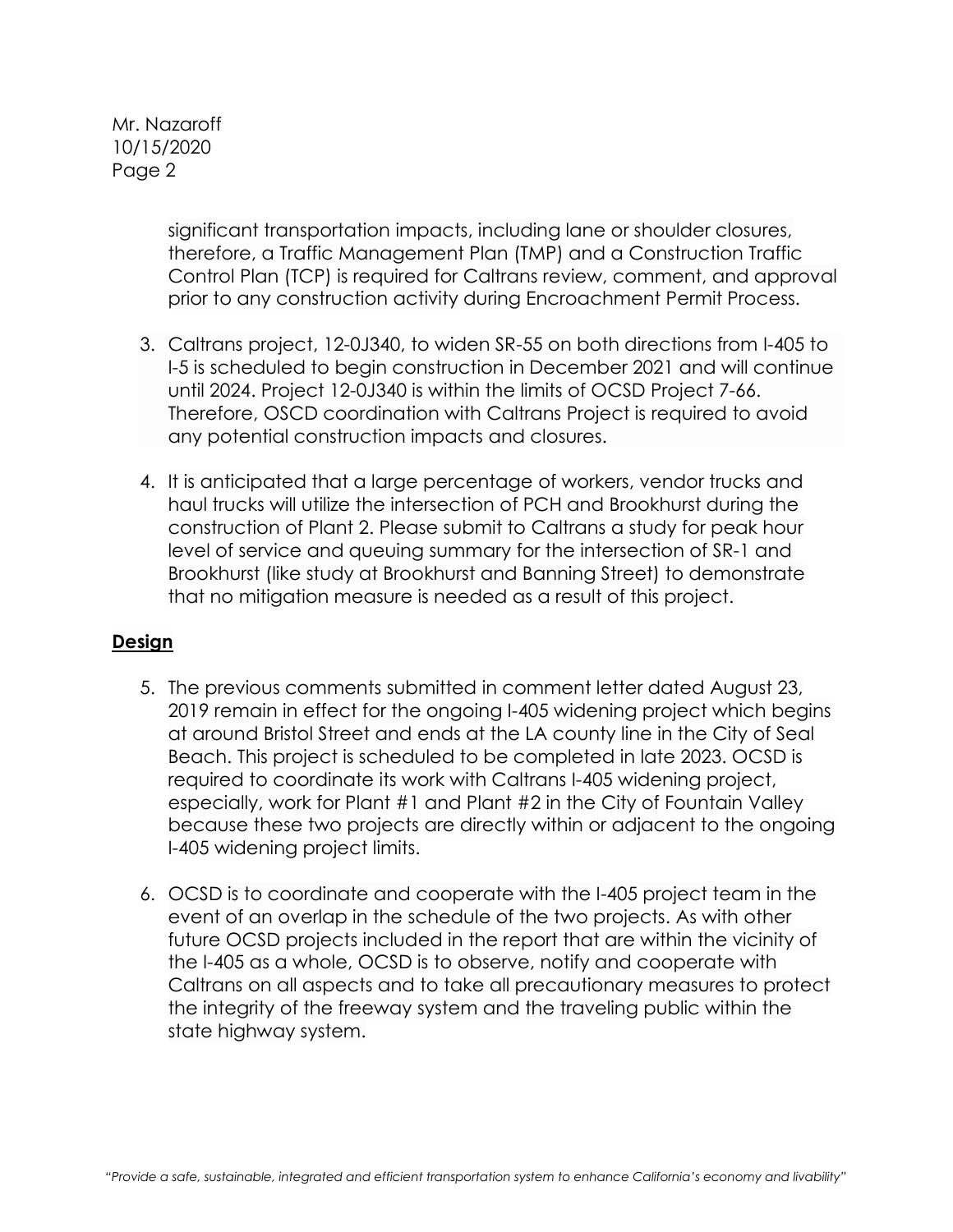Mr. Nazaroff 10/15/2020 Page 3

# Active Transportation

7. Previous comments in our comment letter dated August 23, 2019 still apply. Please ensure that the Traffic Management Plan includes consideration for the safety and mobility of bicyclists on all roadways during construction. Bicyclists are legally allowed to ride on any roadway, except where signage indicates otherwise, regardless of whether there is a designated bike facility on that road.

# Storm Water Compliance-NPDES

8. The Draft EIR included discussions that construction activities that take place under this master plan would follow the NPDES Construction General Permit as well as the local municipal NPDES permits. This includes implementing BMPs during construction to protect water quality from storm water and non-storm water discharges. These similar requirements would be required when OCSD would apply for an encroachment permit for work within Caltrans Right of Way (ROW).

# **Hydraulics**

9. Previous comments in our comment letter dated August 23, 2019 still apply. Please see the attached letter.

# Encroachment Permit

- 10.Encroachment Permit applications must be made before any construction work commences in Caltrans ROW. All construction in Caltrans ROW must conform to Caltrans policies, procedures, and standards and proposed designs must be submitted to Caltrans for review and comment for compliance.
- 11.Any project work proposed within Caltrans ROW requires an Encroachment Permit and all environmental concerns must be addressed. If the environmental documentation for the project does not meet Caltrans requirements, additional documentation would be required before approval of the Encroachment Permit. For application forms and specific details on Caltrans Encroachment Permits procedure,